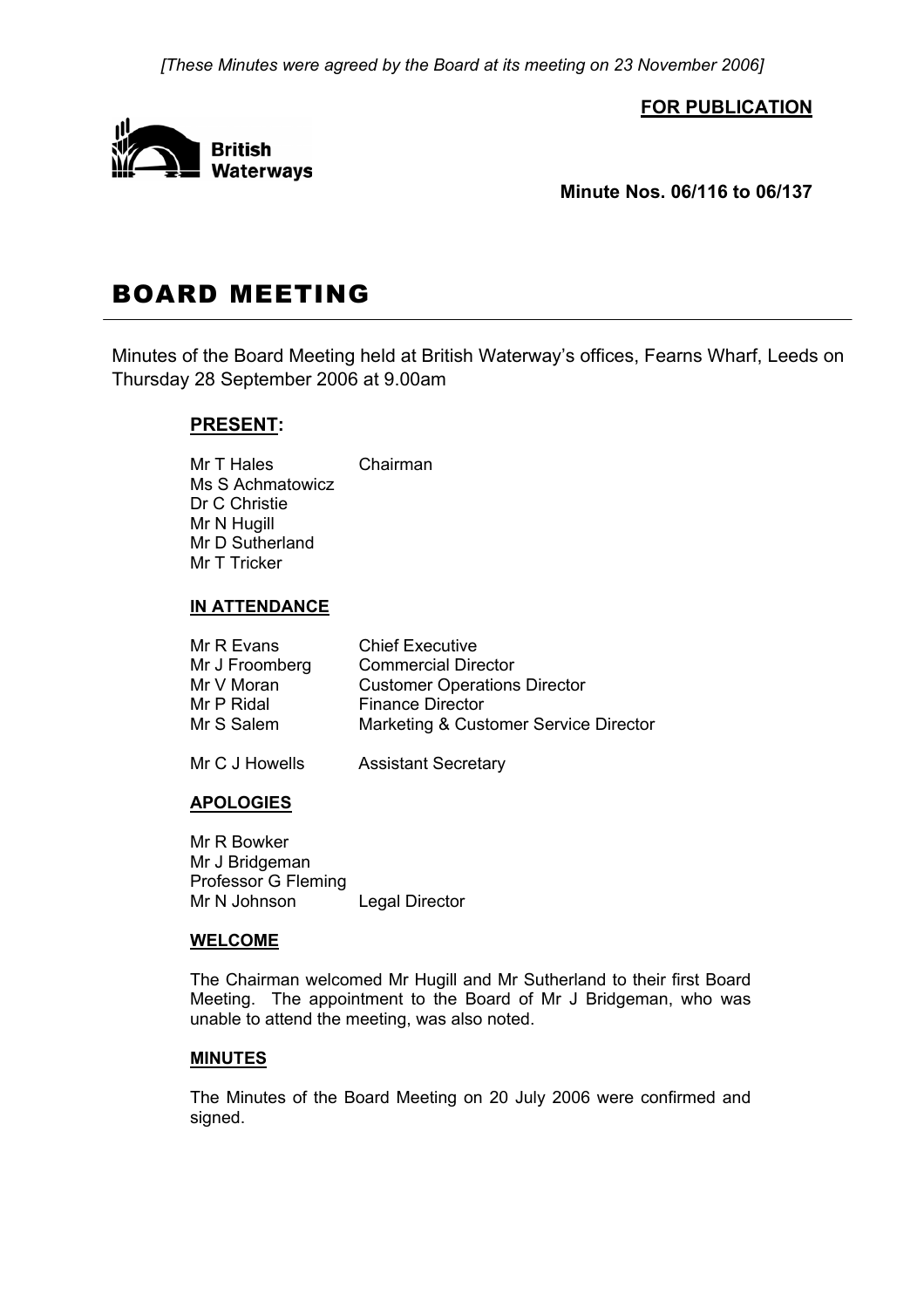# **MATTERS ARISING**

## **Presentation by Waterways Ombudsman (Minute 06/83)**

06/116 Mr Tricker referred to a proposed change to the quorum prescribed by the Waterways Ombudsman Scheme for the Waterway Ombudsman Committee. He recalled that the objective was to achieve British and Irish Ombudsman's Associations accreditation for the scheme and this required a minor change to increase the Committee quorum from four to five. The Ombudsman and Professor Jowell were both content with the change. There would be a full meeting of B.I.O.A. in October and it was hoped that this change would enable its endorsement of the scheme then. The Board agreed the change as recommended (Rule 6).

#### **Climate Change (Minute 06/87)**

06/117 It was reported that the paper on climate change and flood risk issues had been given to Professor Fleming, who had originally asked for this. It was available for other members of the Board on request.

#### **Jericho (Minute 06/96)**

06/118 The Commercial Director explained the reasons for the delay in the Jericho sale. This was now imminent.

## **CHIEF EXECUTIVE'S REPORT**

06/119 The Board noted BWB 3247.

#### **Marina Investment Guide**

06/120 The Commercial Director reported that the Marina Investment Guide had resulted in many new enquiries and the speeding up of those already in the pipeline.

#### **Dundas Wharf**

06/121 The Commercial Director considered that the withdrawal of the Port Dundas planning application would add one or two years to the completion of the Glasgow Development Programme. Most of the expenditure remained valid going forward, and a particular benefit had been securing the enthusiastic support of the City Council.

#### **Planning Enforcement – Long Term Online Moorings Threat to VAT Funds – VAT Tribunal Birmingham**

06/122 It was noted that both of these legal challenges would have serious repercussions for BW revenue and were being resisted strenuously.

## **Costing Inland Waterway Freight – Study Brief**

06/123 The Board agreed that receipt of the study conclusions, expected early in the New Year, would give the opportunity for a full and realistic public debate on the future of waterway freight and BW's role.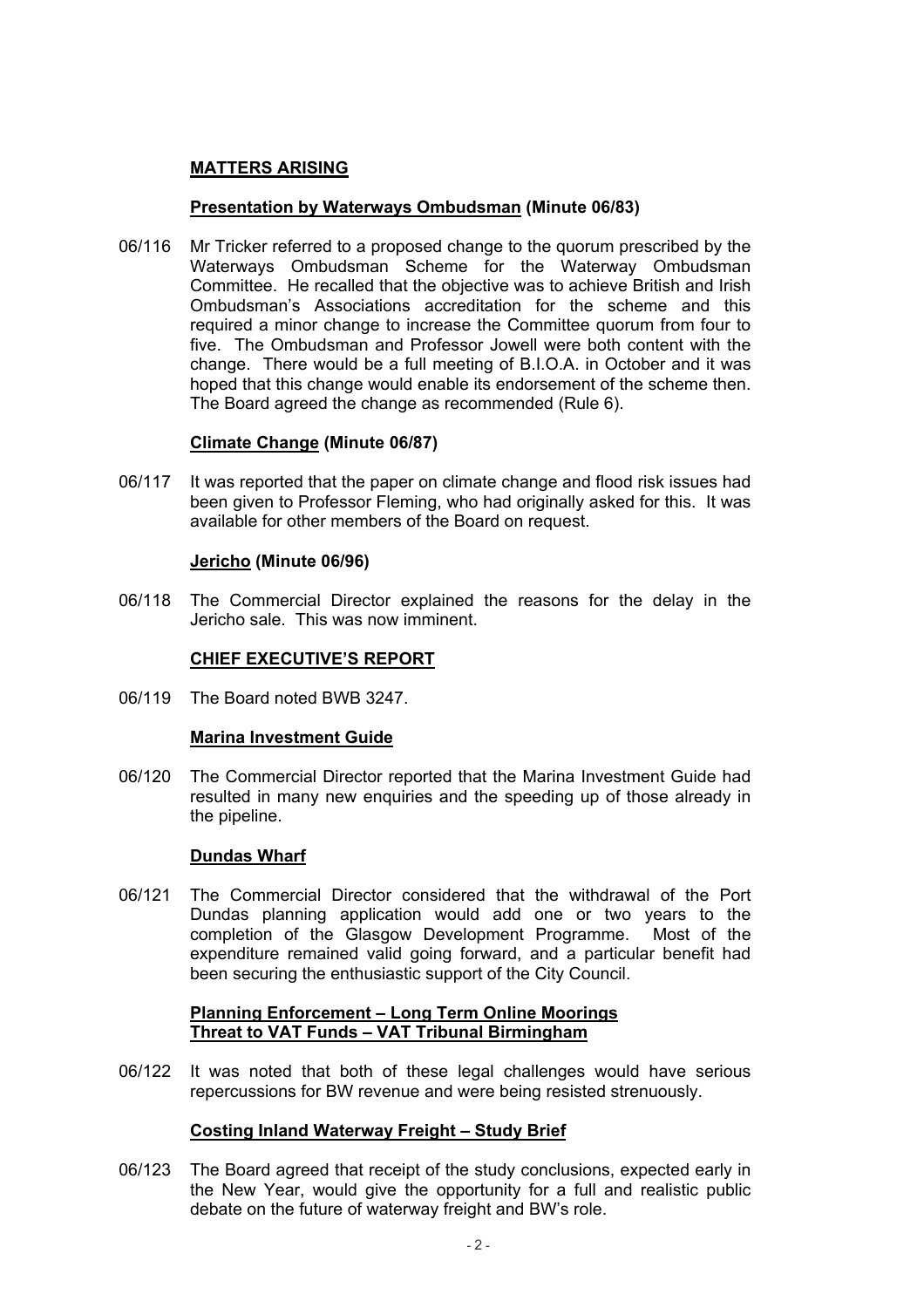## **Cycling – Regents Canal**

06/124 Referring to the study of cycling on the Regents Canal towing paths and accommodating this with other uses, Mr Salem advised this was also a concern nationally and he was undertaking a general review. He undertook to share the outcomes with the Chairman and Ms Achmatowicz.

#### **DEFRA GRANT 2006/07 – 2010/11**

06/125 The Board considered BWB 3251.

 The Chief Executive explained that further indications had been received from DEFRA on the level of grant BW should plan for from 2006/07 to 2010/11. These suggested a grant of £55.4 million this year and in 2007/08 and that the same figure would apply as the baseline for the CSR discussions in the 3 years following that. Further, DEFRA expected that efficiency savings by BW in the CSR period will allow additional reductions.

 Mr Evans suggested the two principal issues for review were whether BW could persuade DEFRA to restore some or all of BW's grant and how BW could balance its budget if it would not do so.

 Considering the former, the Board re-affirmed its previously stated view that whilst BW could contribute much to DEFRA's "One Planet Living" concept, by working in sustainable ways, its core responsibility was to maintain the waterways for public use. It was felt instead that BW needed to demonstrate more effectively the public benefit of its existing activities which spanned Government Departments and initiatives, including regeneration, flood control, transport, tourism and communities. A prime example was the £6.1 billion of waterside regeneration; the social and sustainable outputs of that needed to be identified and spelt out. Additionally, BW actively engaged with communities in a way that other players, such as RDAs and EP, did not. There would be an opportunity to make this case at meetings arranged with the Waterways Minister and his officials.

 Mr Evans advised that notwithstanding these issues, it was imperative in the Executive's view to protect BW's vision of increasing self-sufficiency, maintaining steady state, improving standards and attracting more visitors to the waterways. He outlined planned efficiency measures and revenue generation initiatives to help achieve a balanced budget. This included loosing approximately 175 office based jobs.

 The Board expressed its support for the approach outlined. There would be an announcement on this at the BW Annual Meeting on 12 October about which Board Members would be kept fully advised.

## **FINANCE REPORT**

06/126 The Board noted BWB 3249 containing:

• A summary of results for the 5 months to August 2006;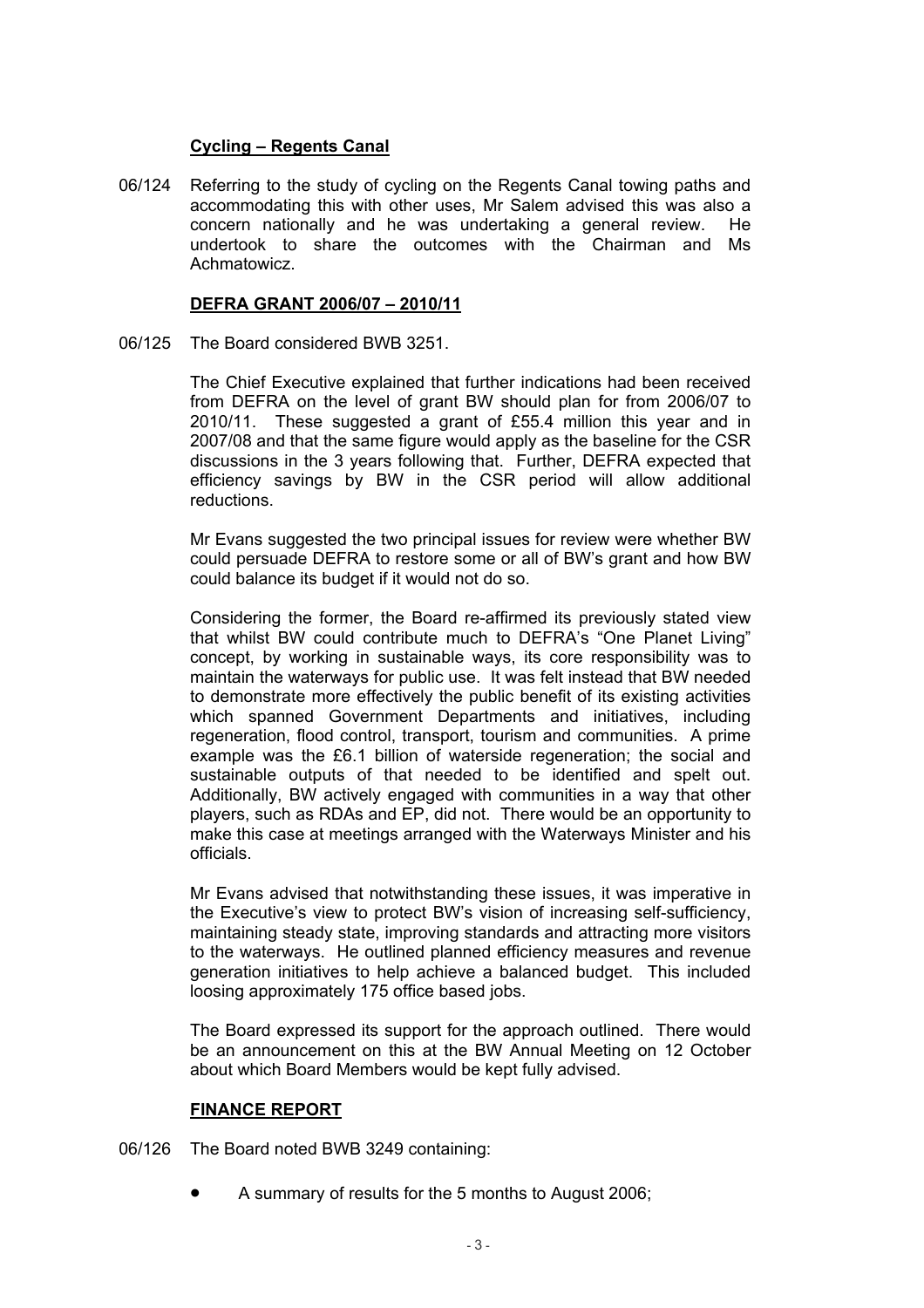- Summary of the F4 full year forecast;
- Analysis of the Group balance sheet and cash flow;
- Traffic light schedule of business plan milestones.

 The Finance Director highlighted the contingency and the reduction in the major works programme from £31 million to £26 million. The Executive had accepted the Technical Director's conclusion that value for money would not be obtained by attempting to restore the spending shortfall in what remained of the year. A more efficient regime was being instituted and this had been a focus at the recent BW Technical Conference under the heading of "repair not renew".

 There was a brief discussion of the Edinburgh Quay milestone and the development of the adjoining Arnold Clark site. The Commercial Director could brief BW Scotland Board Members further on this outside the meeting, if needed.

 On the Waterside Pub Partnership, the Commercial Director advised that the forecast profit for this year would not be achieved. He felt that there would still be a positive outcome to report. There would be a full update at the January meeting.

#### **DEVELOPMENT OF KPIs**

06/127 The Finance Director introduced BWB 3250.

 Mr Ridal advised that this was a report of work in progress. The intention was to ensure that target KPIs were confirmed in completing the next business plan and regularly monitored thereafter.

 Mr Tricker felt that the process was proving unnecessarily complex and time consuming. What was needed were a few simple high level KPIs at Board level which were then cascaded down in more detail through the organisation. This view was endorsed by the Board. It was also accepted that some qualitative indicators needed to be included. It was agreed that Board members would have the opportunity to comment further on the KPIs and how the process was best taken forward outside the meeting.

## **HEALTH & SAFETY MANAGEMENT PROGRESS REPORT**

06/128 The Board noted BWB 3248.

 The continuing steady progress on reducing RIDDOR reportable injury incidents, with the rolling 12 month average down to 19, was welcomed.

 On the cases of Hand Arm Vibration Syndrome, Mr Moran acknowledged more was involved than managing the issue and he amplified the best practice approach that BW took to prevent future incidents.

#### **COMMERCIAL DIRECTOR'S REPORT**

06/129 The Commercial Director introduced BWB 3245.

The Board noted: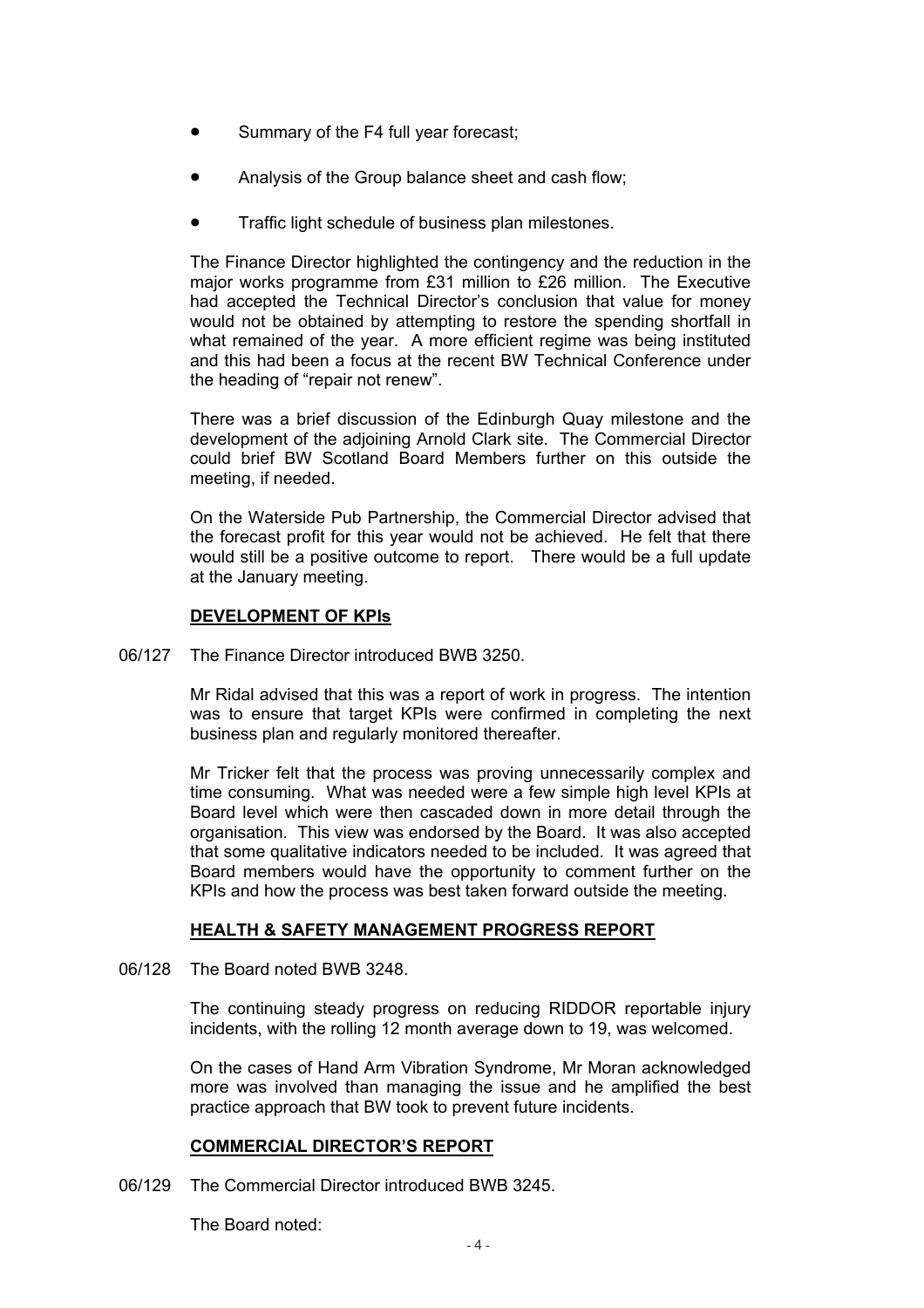- The market commentary and other key issues (Quarter 2 2006/07);
- The capital programme 2006/07;
- A project approved by the Executive of £851k of commercial capital to complete the refurbishment of three historic buildings at Diglis;
- General update on progress with ISIS and Wood Wharf.

 [*Text omitted as commercially confidential*]. The Board were assured in regard to Wood Wharf that the JV Board fully appreciated the issues in pursuing this complex and demanding project.

 New Members of the Board welcomed the proposal that an early property presentation should be arranged covering the major projects in progress with inputs from the BW professionals involved and the JV Managing Directors.

## **ISIS Funding for Refinancing of Nottingham Overdraft with Barclays**

06/130 [*Text omitted as commercially confidential]* 

#### **RESTORATION REPORT**

- 06/131 The Board considered BWB 3252 and approved the following projects:
	- Manchester Bolton & Bury Canal, Middlewood Section increase of project cost to £5,532k with no net capital contribution from BW, but with a maximum cashflow risk of £175k over 3 years from 2007/08 mitigated by surplus cashflow from maintenance funding. Approval was subject to the removal of the five major risks identified at Para. 1.8.
	- Port Dundas increase in project scope of £3.54 million to £10.43 million for landscaping and public realm project in North Glasgow, fully funded;

 Updates on the following were also noted: Cotswold Canal Phase 1A and 1B, Droitwich, Liverpool Canal Link, Manchester, Bolton & Bury and Olympics and Bow Back River Restoration.

 On the latter, the Board confirmed approval of £409,000 BW funding for Stage 2 restoration feasibility.

 The Chief Executive confirmed that the Regeneration team would provide support for the Falkirk Council Helix Scheme that had successfully passed the Big Lottery Fund second round of screening.

#### **MARKETING STRATEGY 2007-2012**

06/132 The Marketing & Customer Service Director introduced BWB 3246.

 Mr Salem highlighted the far reaching scope of the document and particularly the clarity it gave on new visitors; for BW's commercial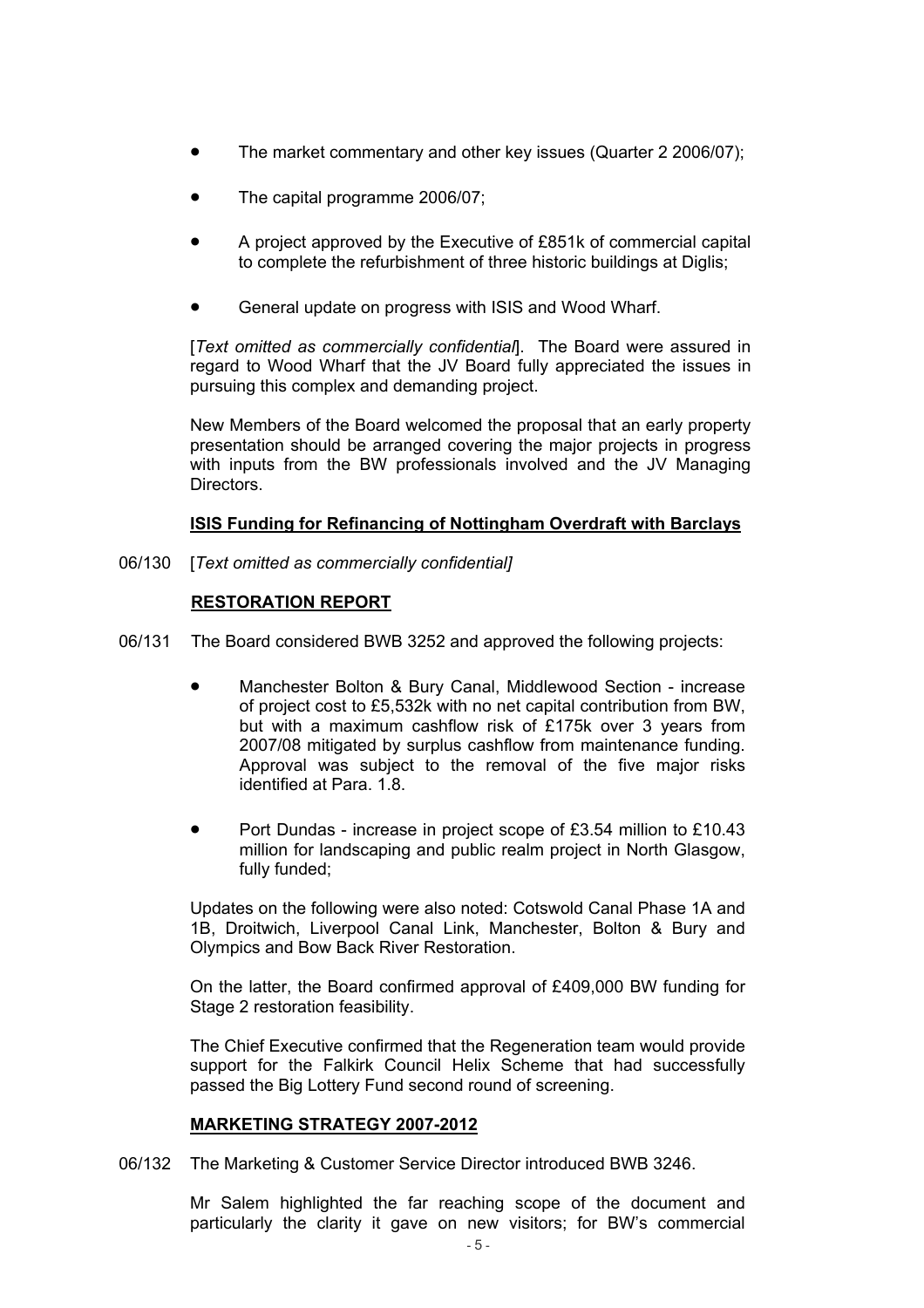strategy; and in focussing on the products and services BW should be providing in the current operating climate.

Some headlines were:

- The new focus on the functional visitor with the passionate enthusiast remaining important;
- The importance of B to B relationships;
- The "moments of truth" with the final workshop on 10 October. This would drive income generation and the things that made a difference for customers;
- The greater marketing efficiency that would be achieved.

 Responding to Board Members, Mr Salem explained how the focus on functional visitors was linked to income generation. The priority would be the provision of facilities such as pubs, leisure and retail in those areas where footfall was forecast to increase as the result of regeneration and major development.

 The Board welcomed the clear statement of principles embodied in the strategy, which would be invaluable to the business going forward. The continuing role of Waterscape, particularly for the passionate enthusiast, and which could be extended to other groups, was again welcomed.

The Board endorsed and adopted the Marketing Strategy 2007 – 2012.

## **AUDIT COMMITTEE**

06/133 The Minutes of the Meeting of the Audit Committee held on 19 July 2006 were noted.

#### **FAIR TRADING COMMITTEE**

06/134 The Minutes of the Meeting of the Fair Trading Committee held on 20 July 2006 were noted.

## **NOMINATION COMMITTEE**

06/135 The Chairman reported on the meeting of the Committee held earlier in the day.

> The following changes to the membership of Board Committees were recommended to the Board for approval:

- Mr Hugill and Mr Sutherland to join the Property Group;
- Mr Bowker to chair the Audit Committee and Mr Hugill and Mr Bridgeman to become Members;
- Mr Bowker to step down from the Fair Trading Committee and to be replaced by Mr Bridgeman;